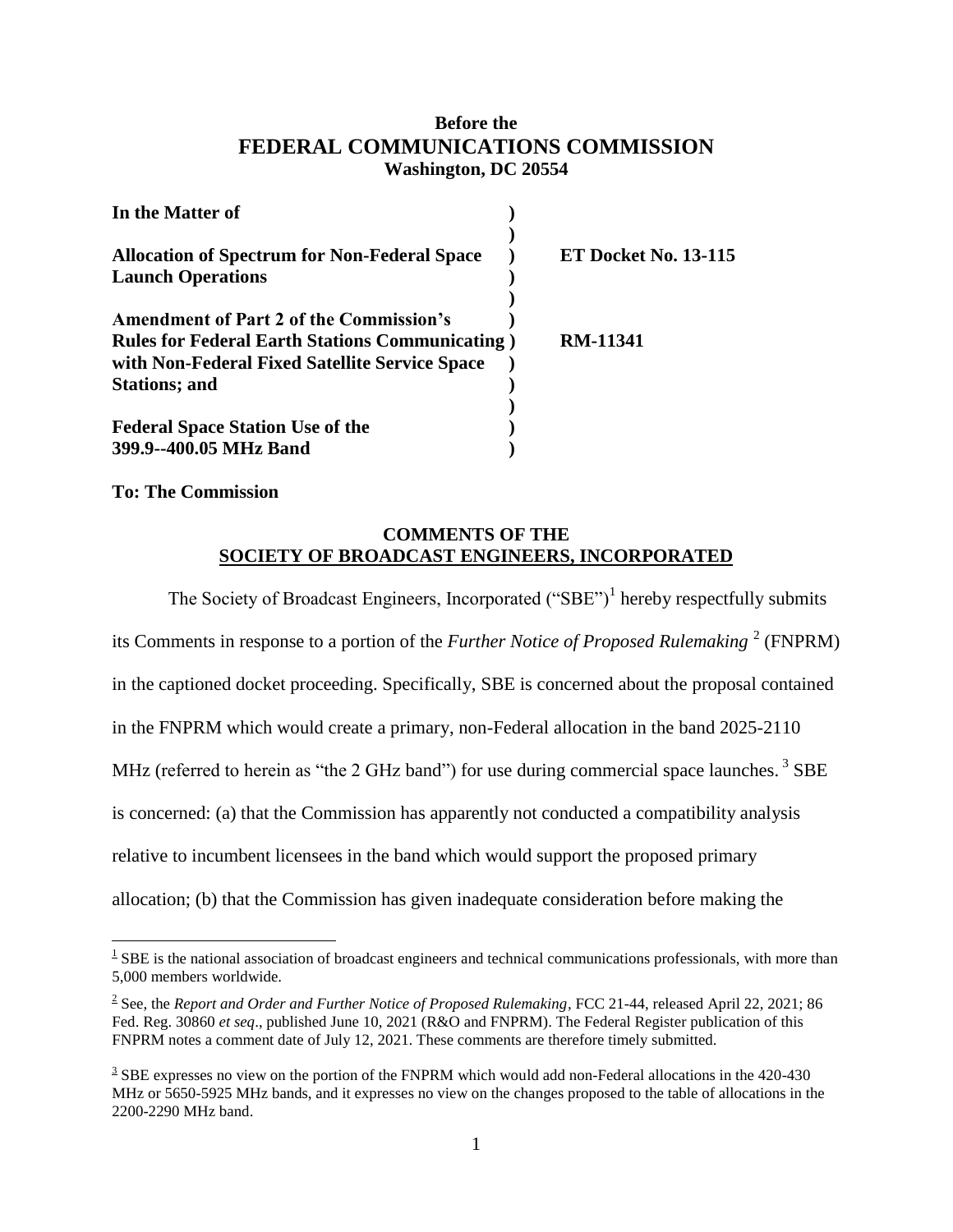proposal to the exceptionally high level of use of this band for mobile and temporary fixed electronic news gathering, video production and other disparate uses; (c) that there is a substantial actual and potential preclusion effect from the proposed allocation with respect to the ongoing reaccommodation in the 2 GHz band of United States military applications displaced from the 1.7-1.85 GHz band following the AWS-3 Auction which has not been taken into account in the FNPRM proposal; (d) there is no justification offered in the FNPRM for a primary, as opposed to a secondary allocation for space launch communications; and (e) that there are inadequate provisions proposed in the FNPRM for protection of incumbents, and for expansion of incumbent service operations at 2 GHz, when viewed in light of prior, more careful spectrum planning efforts imposed, which have led to successful sharing among disparate users in this exceptionally crowded band to date. Should the Commission decide to proceed with this allocation, there is a distinct need for geographic and frequency limitations and other conditions on new entrant, non-Federal space launch entities which are not proposed in the FNPRM. Most importantly, there would be a critical need for participation by applicants for space launch authorizations in ongoing frequency coordination processes now being conducted by SBE, with the cooperative involvement of the National Association of Broadcasters (NAB) and the Department of Defense (DoD). Any allocation, and any licensing process for space launch operations in the 2 GHz band *must* include an advance coordination obligation for applicants with SBE, as has been done and is being done with other services operating in this band, and a continuing obligation to participate in the coordination process in order to keep SBE coordinator s' user databases current. For its comments, SBE states as follows:

1. The fundamental premise for all of the spectrum allocation proposals in this proceeding is that, while the STA process for space launch operations is not currently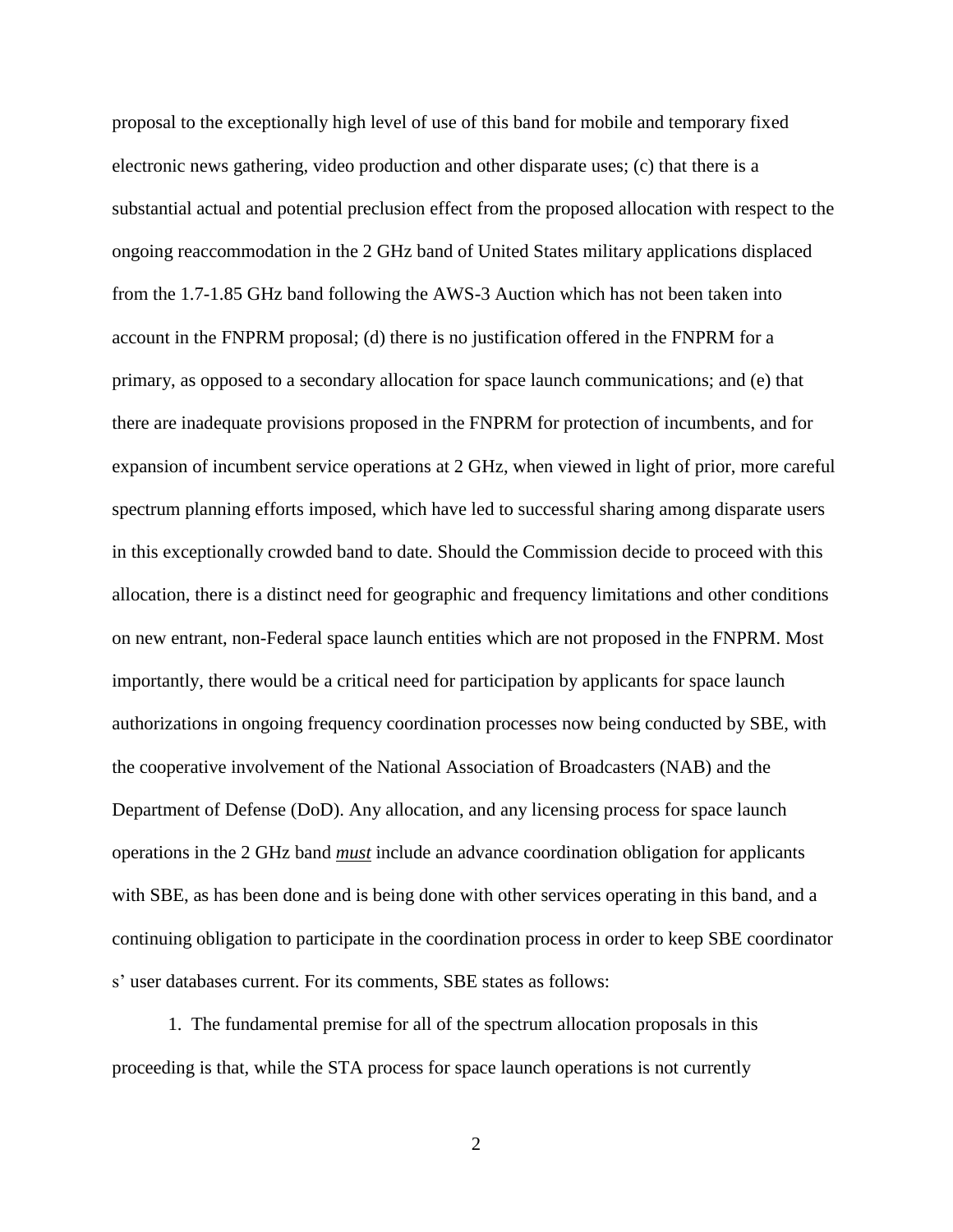cumbersome, and while it provides *de facto* interference protection for space launch communications now, when there are still relatively few launches by private sector entities, there is no guarantee that the current STA process will be sustainable in the future, as the number of commercial launches increases (which the Commission predicts that it will) and the number of launch sites proliferate. At paragraph 18 of the R&O and FNPRM, the Commission notes that in 2012, there were seven FAA-licensed commercial launches, but in 2020, there were 39 FAAlicensed commercial launches. The Commission predicts that the number of such launches will continue to increase, especially considering the emergence of private spaceports located outside of the established Federal ranges. For exactly that reason - the assumption that commercial launches will proliferate - the Commission cannot base its compatibility analysis as between space launch operations and incumbent operations at 2 GHz on the current levels of space launch operations, or for the matter of that, current band occupancy by incumbents. It must, *ex ante*, study the compatibility of expanded, non-Federal space launch communications with expanding Federal and non-Federal incumbents; and it must have an understanding of the very high level of occupancy in this band in particular. Evidence of such study and such understanding in the four corners of the FNPRM are absent.

2. Paragraphs 42 through 48 of the FNPRM address the Commission's proposal to add a co-primary non-Federal Space Operation (Earth-to-space) (space-to-space) allocation to the 2025-2110 MHz band. Although the Commission acknowledges the "heavy use of this band by [Broadcast Auxiliary Service (BAS), Cable Television Relay Service (CARS), and Local Television Transmission Service (LTTS)], and the increasing Federal use of the band, including for Federal space systems," there is not the slightest indication in the FNPRM that there has been a compatibility analysis done prior to proposing this co-primary allocation for non-Federal space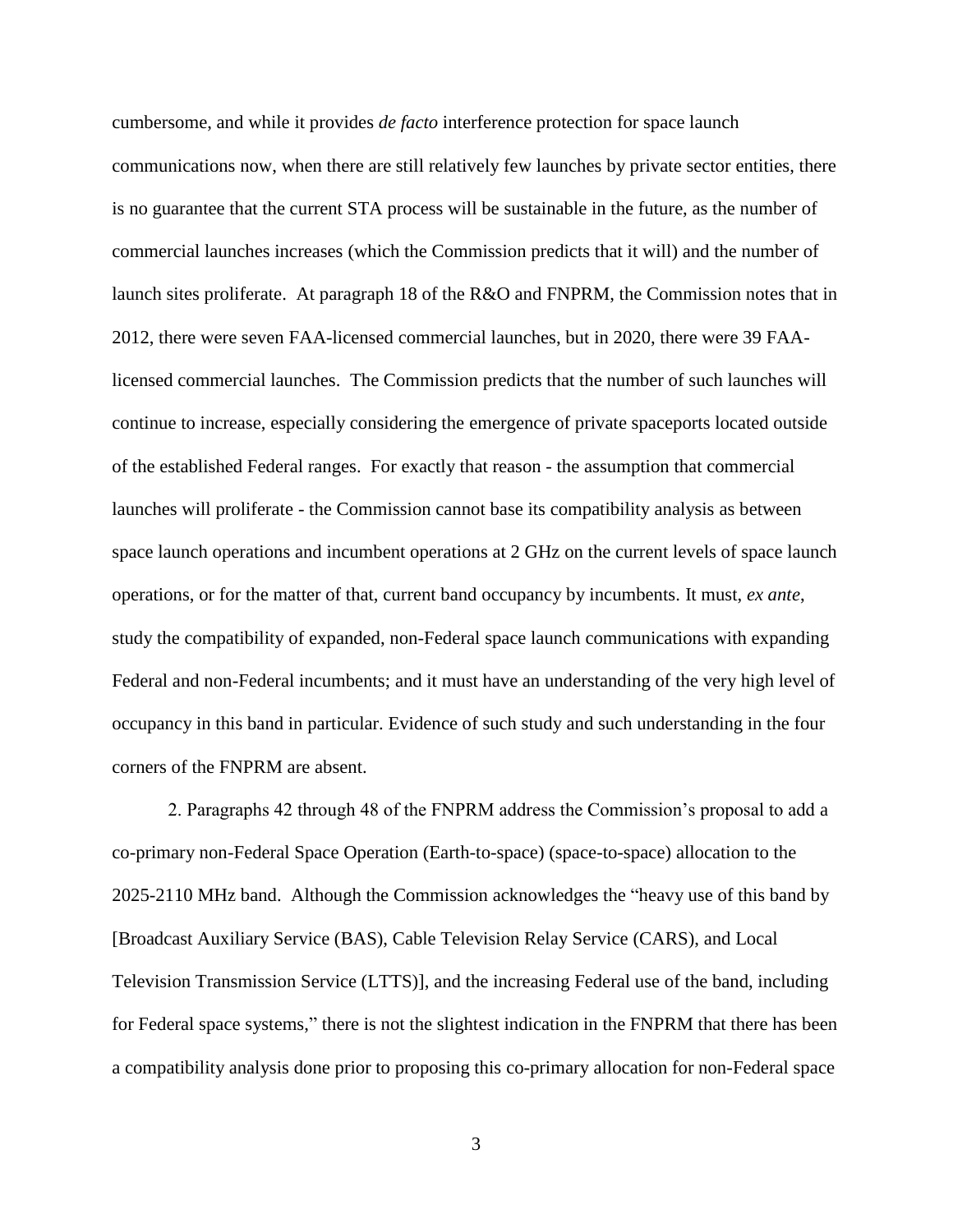launch systems, and no indication why the allocation, even if justifiable, should be co-primary rather than secondary to incumbent applications. Instead, the sole basis stated for the proposed allocation is that the Commission "expect(s) the number of launches to continue to increase in the future" and that the allocation "will be more feasible than relying on the current STA process." SBE would suggest that this is an infirm foundation for creating a new, primary allocation in a mature, heavily-used allocation, which currently accommodates a plethora of dissimilar services. This is especially true where the prediction is that the newcomer to the mature allocation will expand (to an unquantified degree) in numbers in subsequent years. The Commission has in recent years touted spectrum overlays as a useful allocation mechanism, and it is that. However, the concept presupposes some knowledge about and an investigation of the interference susceptibility of incumbent radio services; the ubiquity of those incumbent services; the ability of those services to accommodate the expanding use without interference and without precluding or constraining incumbent services; and the anticipated growth of those incumbent services. There can be no assumptions made about the compatibility of sharing among dissimilar radio services in a given allocation. The allocation decisions must be based on a compatibility study. Yet, the proposal for a primary allocation apparently simply *assumes* compatibility; there is no evidence in the FNPRM that there have been any analyses performed prior to the adoption of the FNPRM.

3. SBE has a detailed, accurate working knowledge about the occupancy by incumbents in the 2 GHz band. It has for more than 40 years sponsored and supported a nationwide frequency coordination program which utilizes broadcast engineers located in each television market, who volunteer to serve as impartial coordinators of broadcast auxiliary spectrum. SBE coordinators maintain detailed databases of local use of BAS channels and non-broadcast user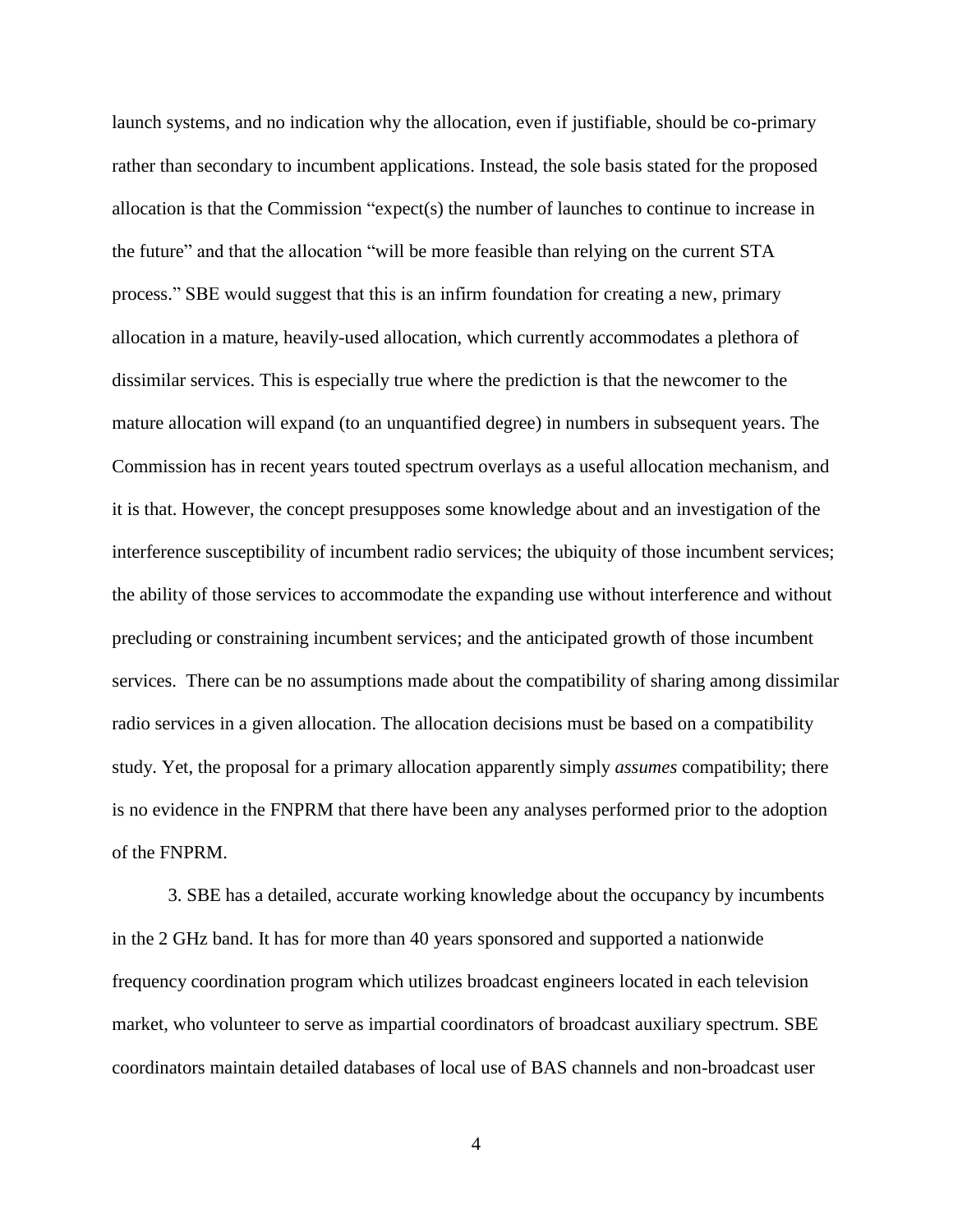information. The goal of SBE's voluntary frequency coordination program was in the past to maximize the efficient use and re-use of the very limited Rule Part 74, 76 and 101 frequency allocations by eligible entities in those three radio services who utilize that spectrum. Historically, the participants in this program have been Part 73 broadcast licensees, broadcast network entities, cable network entities, and video production entities and motion picture producers who are eligible to share Part 74 broadcast auxiliary (BAS) allocations. However, over time, BAS allocations became increasingly shared actively and increasingly with other users and other radio services, including DoD; NASA; Earth-Exploration Satellite Service entities, fixed point-to-point microwave licensees, broadband service providers, and other disparate services. Since effectively, the entire radio spectrum is fully allocated, additional sharing of BAS bands with non-broadcast entities has increased substantially during the last decade, and more of the same is anticipated looking forward. There have always been more users in each limited BAS band than can be accommodated at one time in many markets, and the role of the frequency coordinator to accommodate everyone, in all markets quickly became critical. SBE local chapters initiated frequency coordination as a service to broadcasters in their respective markets, and some coordination groups, though choosing to remain independent from SBE organizationally, nevertheless operate under the SBE umbrella and pursuant to its policies for reasons of consistency, efficiency and uniformity in performing the function in all markets. Cable, satellite and broadcast networks, video production companies and film and motion picture producers, as well as sports production entities now have coordinated access to spectrum originally intended to serve the needs of the local broadcaster, would not be able to operate reliably without frequency coordination. The Commission has in numerous instances noted the value of this process with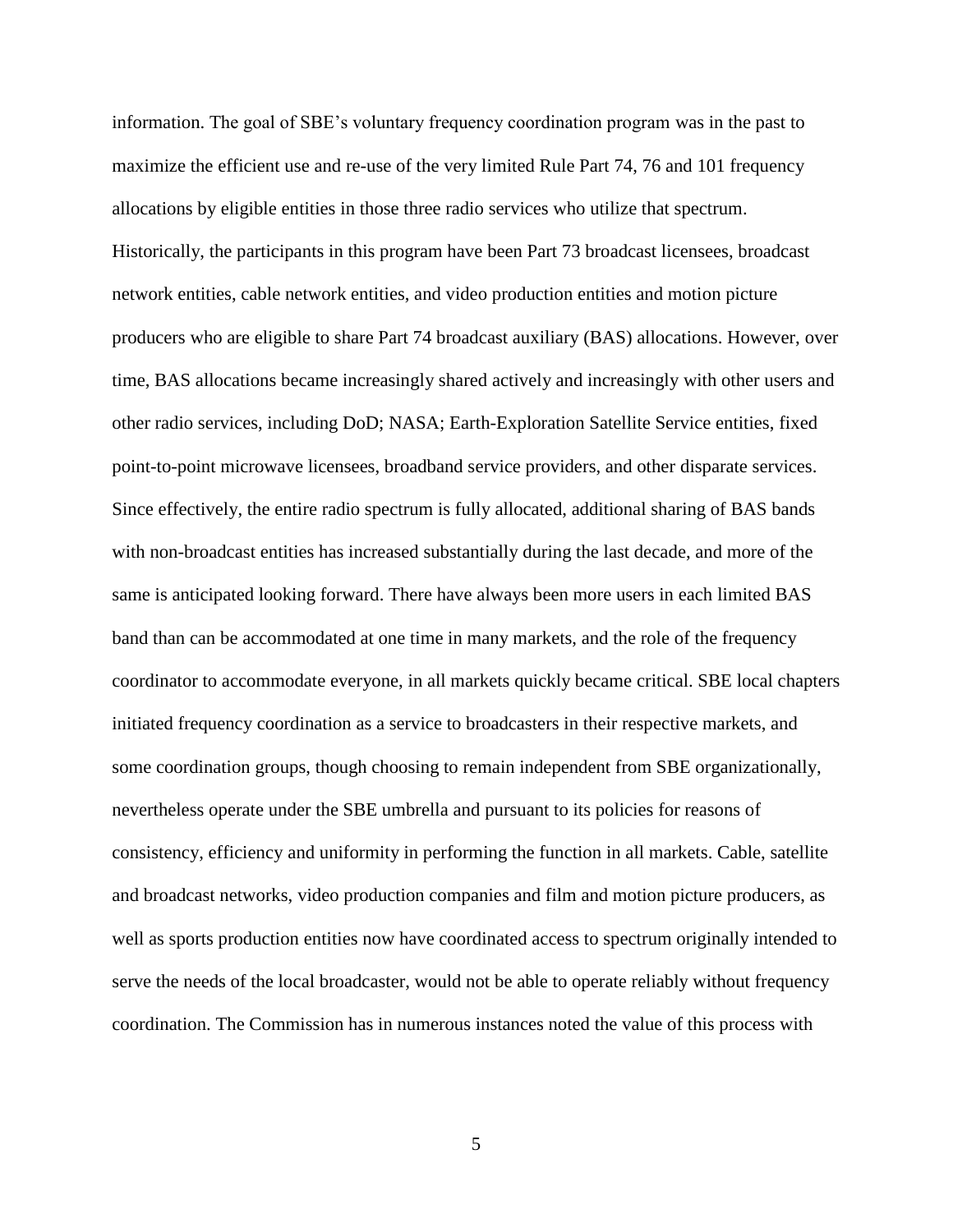respect to BAS allocations.  $\frac{4}{3}$ 

 $\overline{a}$ 

4. The role of the SBE local market frequency coordinator, according to longstanding SBE policy, is to act as an information disseminator and database administrator, and an entity that facilitates licensee-to-licensee contact, compatible sharing, and accommodation of *all* authorized users. Coordinators do not act as frequency assignors, or regulatory enforcement entities. The work of the coordinators is premised on the collegiality that comes from working with other broadcast and telecommunications professionals, and their work allows electronic news gathering, video and audio production, and other critical support functions for program and other content production to go forward without interference to the extent possible; and so that the difficulties inherent in inadequate spectrum allocations are minimized and do not deprive the listeners and viewers of radio and television broadcasts, cablecasts, satellite video, and sporting and entertainment events, that they expect and have a right to expect. At the same time, increasingly, inter-service sharing techniques and accommodations have been made to allow for non-broadcast operations.

 $4$  When the Office of Engineering and Technology issues an STA or Experimental License under Part 5 of the Commission's Rules which specifies broadcast or broadcast auxiliary spectrum (including 2 GHz), they have for many years now included an SBE coordination condition on those grants. Here are two examples of the language of the condition taken from granted STAs:

Operation is subject to prior coordination with the Society of Broadcast Engineers, Inc. (SBE); ATTN: Executive Director; 9102 North Meridian Street, Suite 305; Indianapolis, IN 46260; telephone, (866) 632-4222; FAX, (317) 846-9120; e-mail, executivedir @ sbe.org; information, [www.sbe.org.](http://www.sbe.org/)

Coordinate with the local SBE frequency coordinator prior to operation in ... 2025-2110 MHz bands.

This language is included in almost 100 percent of the issued STAs and experimental applications that specify Broadcast Auxiliary spectrum, and to our knowledge, all of those specifying operation in the 2 GHz band. OET has acknowledged the value of coordinated operation in these bands where mobile and fixed applications are mixed and where band occupancy is heavy at all times of the day and night.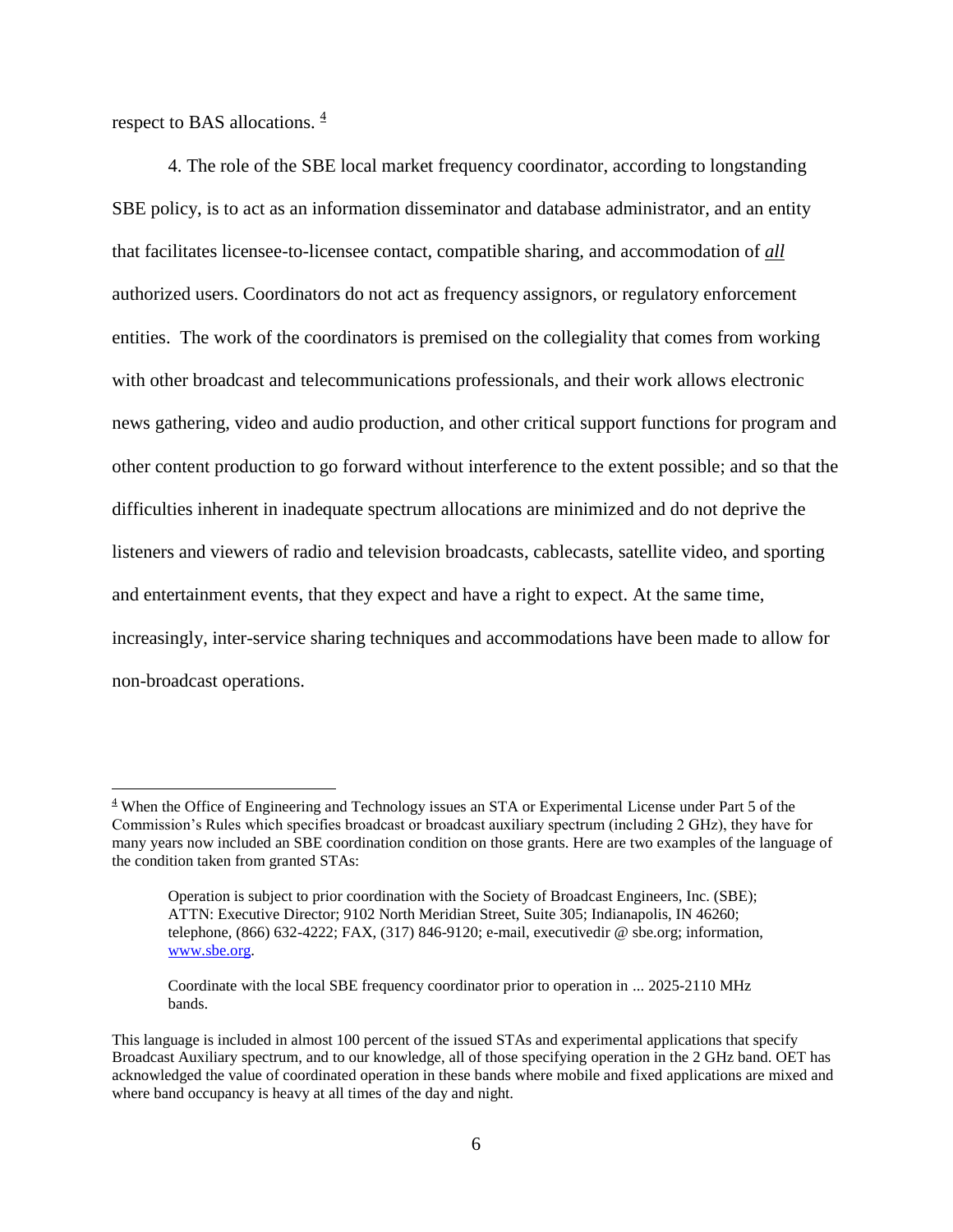5. The 2 GHz Band is used extremely heavily, at all times of the day and night,

ubiquitously by BAS and CARS licensees for electronic news gathering (ENG); and by video production licensees in the LTTS for event, entertainment and sports video production in many markets.<sup>5</sup> Operation is mobile or temporary fixed, although there are a few fixed 2 GHz BAS facilities as well. Consultation with the Commission's ULS database, which is the means by which commercial frequency coordination entities determine compatibility in new applications, is an inadequate means of ascertaining levels of use of the band in any market in the United States. SBE coordinators perform near-real-time coordination and their databases include all local users at any given time. This permits frequency re-use at 2 GHz using such techniques as directional antennas, multiple path relays and antenna cross-polarization. The process ensures maximum spectrum efficiency in both the frequency domain and the time domain among sharing entities. In most markets, the seven, 12-megahertz bandwidth channels are informally allotted in a market-specific "home channel plan" in which multiple users are periodically asked to agree to time-shared access to each channel, permitting often five or six users per channel at any one time. The process is exceptionally efficient when everyone accessing the 2 GHz band participates cooperatively, and again, the cornerstone policy is that all authorized users are to be accommodated by the coordinator.

6. SBE, together with NAB and DoD, has since 2013 been engaged in the ongoing reaccommodation at 2025-2110 MHz of a variety of important military facilities that were displaced from the 1.7-1.8 GHz AWS-3 band, when the AWS-3 band was auctioned several years ago.<sup>6</sup> In Docket 13-185, the AWS-3 proceeding, the Commission adopted a DoD/NTIA

 $\frac{5}{2}$  Typically, due to similarities in use, BAS, CARS and LTTS are referred to collectively as BAS, which will be the case herein.<br><sup>6</sup> See the *Report and Order* ("R&O") in ET Docket No. 13-185, released March 31, 2014 (FCC 14-31, 29 FCC Rcd.

<sup>4610).</sup>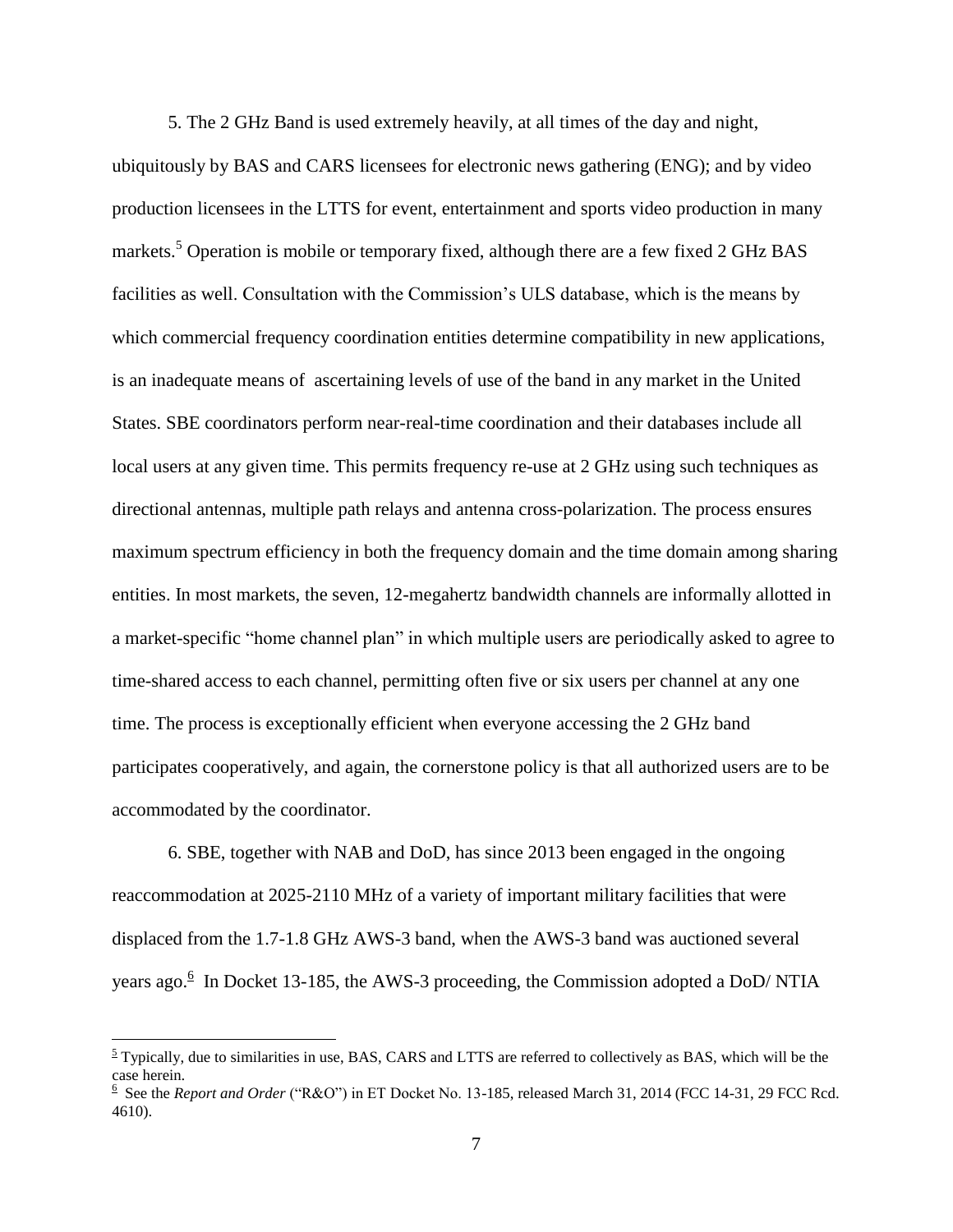proposal (with which SBE concurred), pursuant to which DoD would relocate key operations from the 1755-1780 MHz band and to obtain increased Federal access to the 2025-2110 MHz band. The reasons that incumbents in the 2 GHz band accepted this proposal were several. First, the proposal was far preferable to commercial use of the 2025-2110 MHz band, because incumbent uses were deemed incompatible with commercial use. Second, the establishment of a co-primary allocation for Federal operation in the 2 GHz band was accompanied by conditions in footnotes to the Table of Allocations for the 2025-2110 MHz band which limited use of the band to military use only, and which imposed specific conditions that protected non-Federal operations, including  $BAS^2$  The Commission found that this allocation plan would promote efficient use of both the 1755-1780 MHz and 2025-2110 MHz bands. Importantly, the Commission added footnote US92<sup>8</sup> to the Table of Frequency Allocations, <sup>9</sup> which established the very specific mechanism by which displaced Federal operations would be accommodated at

 $1/2$  The Commission added primary Federal fixed and mobile service allocations to the 2025-2110 MHz band; it limited Federal use of the allocation to military use; it specified coordination requirements for such operations in accordance with a Memorandum of Understanding to be negotiated between Federal and non-Federal fixed and mobile operations; and provided interference protection and priority to the specified non-Federal fixed and mobile operations in the band.

<sup>8</sup> *See* 47 C.F.R. § 2.106 footnote US92.

 $9$  Recognizing the exceptionally heavy BAS use of the 2 GHz band, the Commission and NTIA made it clear in Footnote US92 that BAS has priority where accommodation cannot be made for DOD applications. That footnote reads, in part, as follows: "In the band 2025-2110 MHz, Federal use of the co-primary fixed and mobile services is restricted to the military services and the following provisions apply:

<sup>(</sup>a) Federal use shall not cause harmful interference to, nor constrain the deployment and use of the band by, the Television Broadcast Auxiliary Service, the Cable Television Relay Service, or the Local Television Transmission Service. To facilitate compatible operations, coordination is required in accordance with a Memorandum of Understanding between Federal and non-Federal fixed and mobile operations. Non-Federal licensees shall make all reasonable efforts to accommodate military mobile and fixed operations; however, the use of the band 2025-2110 MHz by the non-Federal fixed and mobile services has priority over military fixed and mobile operations.

<sup>(</sup>b) Military stations should, to the extent practicable, employ frequency agile technologies and techniques, including the capability to tune to other frequencies and the use of a modular retrofit capability, to facilitate sharing of this band with incumbent Federal and non-Federal operations.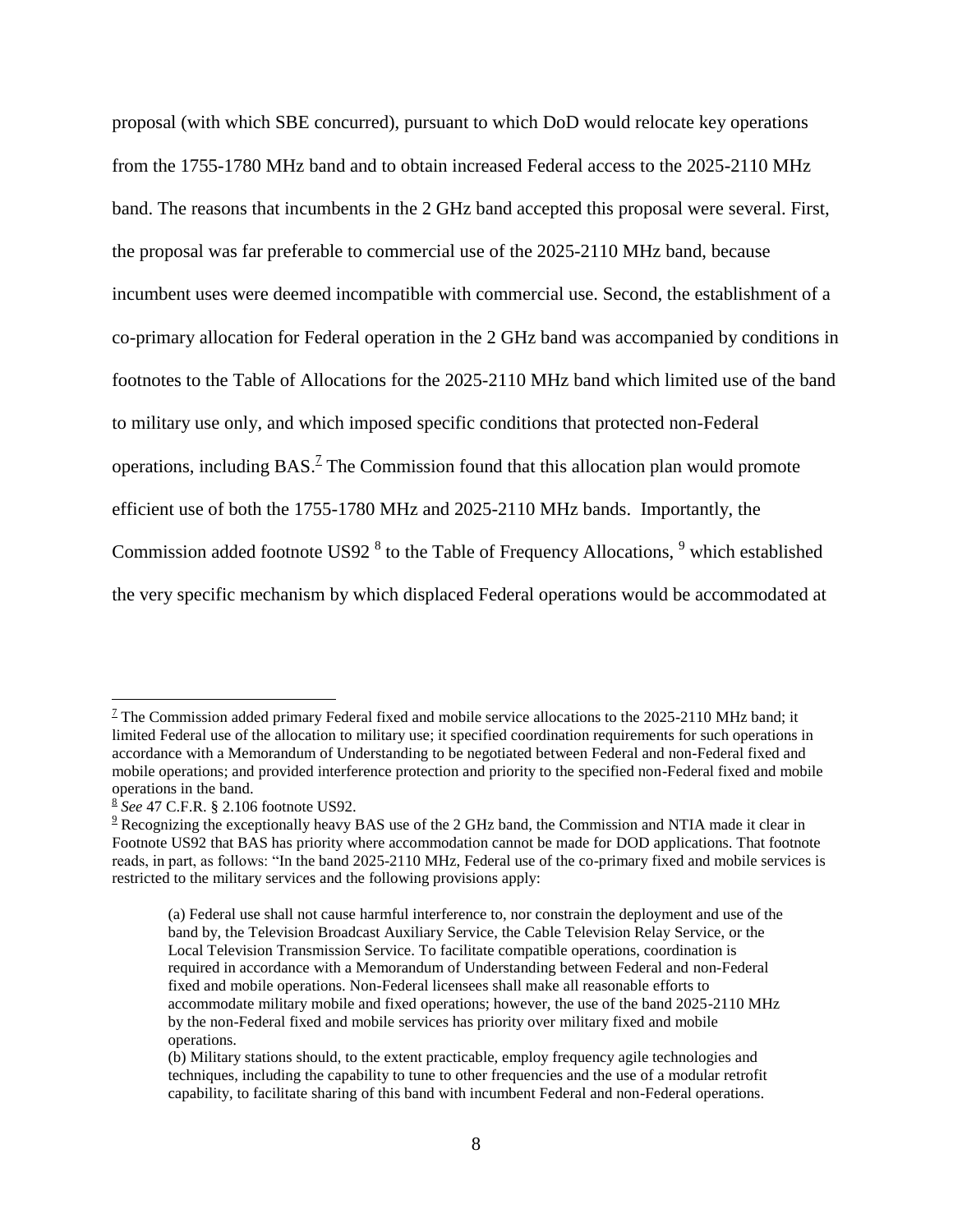2 GHz without interference, and without constraint on the current and future deployment of BAS operations in the band.

7. The dynamic processes mandated for compatible sharing of 2 GHz in Footnote US92 have been effectuated cooperatively and efficiently among SBE, NAB and DoD since that time. The required Memorandum of Understanding (MOU) is in the final stages of development, having been worked on cooperatively among the three entities, which have met regularly to administer the sharing plan. The very specific process of coordination is set forth in an exhibit to that document. Dynamic coordination processes have been developed and are being effectuated based on sharing of information of operating parameters and because of the work of both DoD and SBE frequency coordinators. Migration to date of DoD ground-based tactical radio relay communications is ongoing, as are deployments of low-altitude SUAS throughout the country. SBE has retained a telecommunications consulting firm to act as SBE's Frequency Coordination Manager, primarily for the work mandated by Footnote US92. Though this ongoing process is, thus far, successful, largely as a result of the good-faith, collegial work of NAB, DoD and SBE, it is exceptionally complex, given the ubiquitous mobile operations; the heavy loading of this band; and the unpredictable nature of breaking news events and the importance to BAS of the 2 GHz band in particular. $^{10}$ 

 $10$  The 2 GHz band is critical to ENG operations due to its relatively long-distance propagation characteristics and the difficulties in using other bands available for mobile ENG. The 2450-2483.5 MHz ("2.5 GHz") Band, which is only two channels wide, is plagued by high noise levels from Part 15 and Part 18 devices and it is not usable for terrestrial ENG in most areas of the country (though it is used for aeronautical video production in downlink configurations). The 6425-6525 MHz ("6.5 GHz") band is available for mobile operation but there are other uses being made of the band, including public safety video relay, and it is also included in the band 5.925-7.125 GHz which has recently been made available by the Commission for unlicensed, high-power Wi-Fi devices. The 6875-7125 MHz ("7 GHz") portion of that band, formerly available for mobile and fixed BAS, is now available only for licensed fixed BAS operation, since the Commission made that segment available for fixed wireless backhaul some years ago. Grandfathered mobile operations can continue, and they do, especially in large markets, but there is not enough capacity to accommodate overflow ENG from the 2 GHz band, which is overcrowded in most markets.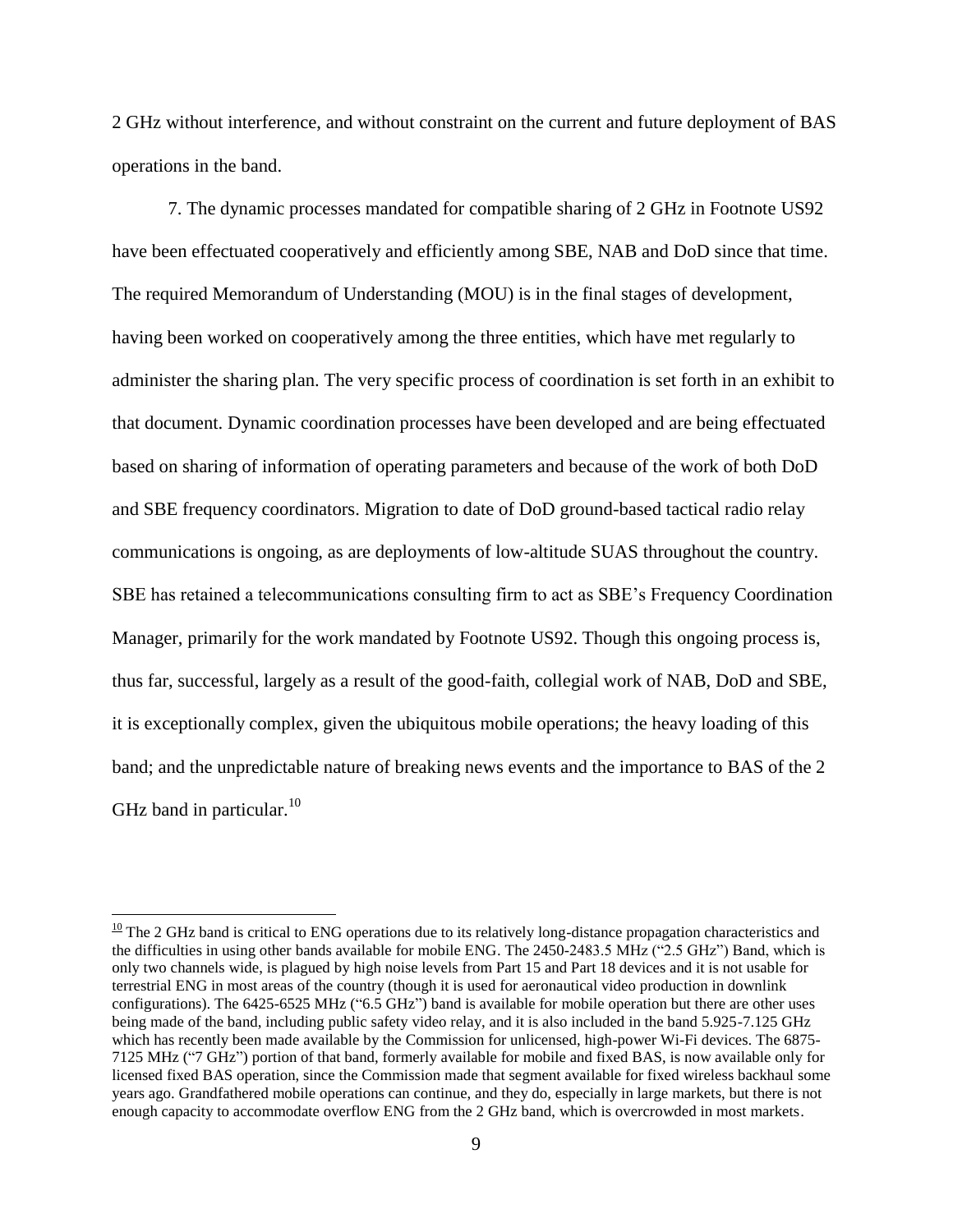8. The reaccommodation process will continue actively until at least 2025, and the ongoing coordination process will provide for the continued compatible sharing between BAS and DoD operations, and expansion of those applications in the 2 GHz band thereafter. DoD applications being reaccommodated in the 2 GHz band so far include tactical radio relay operations at military facilities, and in other areas in many States. Also under consideration for 2 GHz, subject to compatibility studies and coordination protocols (as yet undeveloped) are other displaced DoD mobile and aeronautical mobile applications, the details of which are sensitive National Security matters. Coordination of these important DoD applications is difficult and complex because of the ubiquitous geographic distribution of mobile ENG and DoD applications and the mobile nature of DoD facilities. Only the SBE's near-real-time frequency coordination program permits this high a degree of spectrum efficiency and frequency reuse, and the successful accommodation (thus far) of additional DoD displaced applications in the 2 GHz band.

9. There is a past predicate for the carefully planned paradigm that the Commission and NTIA adopted for the compatible sharing of the 2 GHz band by the United States military with incumbent BAS and other operations. In a *Seventh Report and Order* in Docket 00-258,<sup>11</sup> in order to free up spectrum at 1.7 GHz for Advanced Wireless Services (then 3G systems), the Commission decided to allow Federal access to 2 GHz as relocation spectrum for displaced military uses. Specifically, DoD was allowed to use 2025-2110 MHz, on a co-equal, primary basis with non-Federal incumbents for Earth stations at 11 specific sites to support military space operations (primarily tracking, telemetry, and command or "TT&C"). However, there were substantial limitations imposed, including a coordination requirement, in the area of each of the eleven uplink sites, in order to prevent interference or constraint of incumbent BAS operations.

<sup>&</sup>lt;sup>11</sup> Seventh Report and Order, FCC 04-246, released October 21, 2004.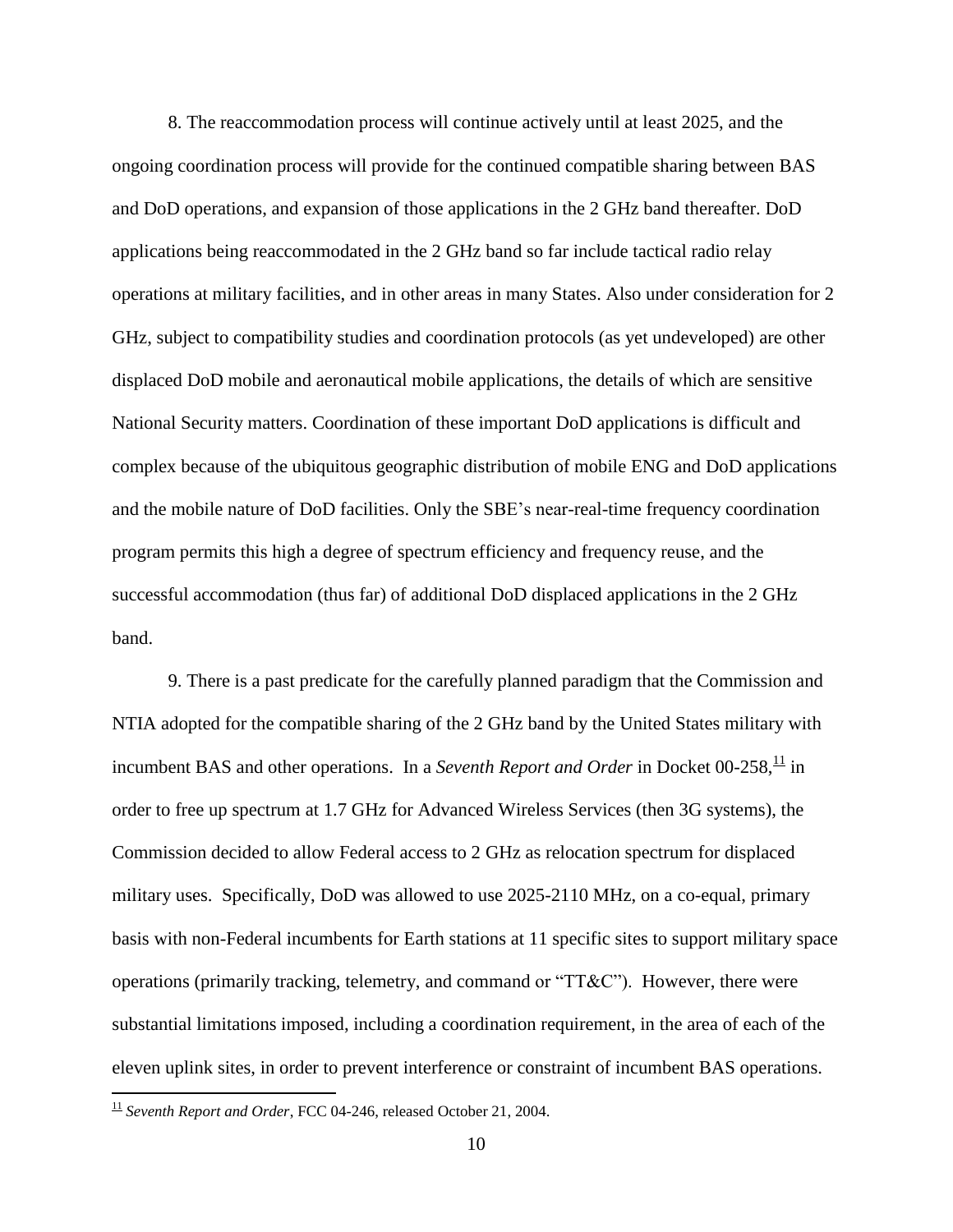The Commission stated in that Report and Order in 2004 that it was "maintaining in the 2 GHz band [its] longstanding policy that first-licensed facilities have the right of protection from later-licensed facilities operating in the same band." <sup>12</sup> Thus, the Commission required that a new DoD TT&C uplink Earth station seeking to operate at 2 GHz must coordinate with all BAS stations that may be affected by the new earth station's operation. To ensure that the "right of protection of first-licensed facilities" was maintained, the Commission found it necessary to require that not too long a period of time elapsed between the authorization and the commencement of operations of a DoD TT&C uplink earth station at 2 GHz. So, DoD was required to coordinate facilities at the 11 sites only when construction and/or implementation were anticipated, and prior to authorization. DoD was required to coordinate the TT&C uplink Earth station with all potentially affected incumbent BAS, CARS, and LTTS licensees of stations within the coordination contour of the Earth station, consistent with Appendix 7 of the ITU Radio Regulations, and to engage the local market SBE BAS frequency coordinator(s), where available, in support of achieving such coordination.<sup>13</sup> DoD, at the time it submits its application for the authorization of a 2 GHz earth station to the Commission through NTIA's FAS, was required to provide, with its application, a list of the entities with which coordination was undertaken. Anticipating that situations where no reasonable coordination can be negotiated would be "rare", the Commission noted that the issue could be raised to it, and to NTIA to jointly arbitrate a resolution. However, the Commission warned that it would not concur with authorizing operation of any 2 GHz DoD TT&C uplink earth station in the absence of successful coordination between DoD and the affected BAS incumbents. Limitations to protect incumbent

<sup>12</sup> *Citing, e.g., Amendment of Parts 2 and 90 of the Commission's Rules to Provide for Narrowband Private Land Mobile Radio Channels in the 150.0-150.8 MHz, 162-174 MHz, and 406.1-420 MHz Bands that are Allocated for Federal Government Use*, ET Docket No. 04-243, *Notice of Proposed Rulemaking*, FCC 04-165 (rel. July 6, 2004) ¶ 40. *See also* 47 C.F.R. §§ 2.104(d)(3)(iii), 2.105(c)(2)(iii).

 $\frac{13}{13}$  SBE maintains a list of local frequency coordinators, by county, on its website at [www.sbe.org](http://www.sbe.org/).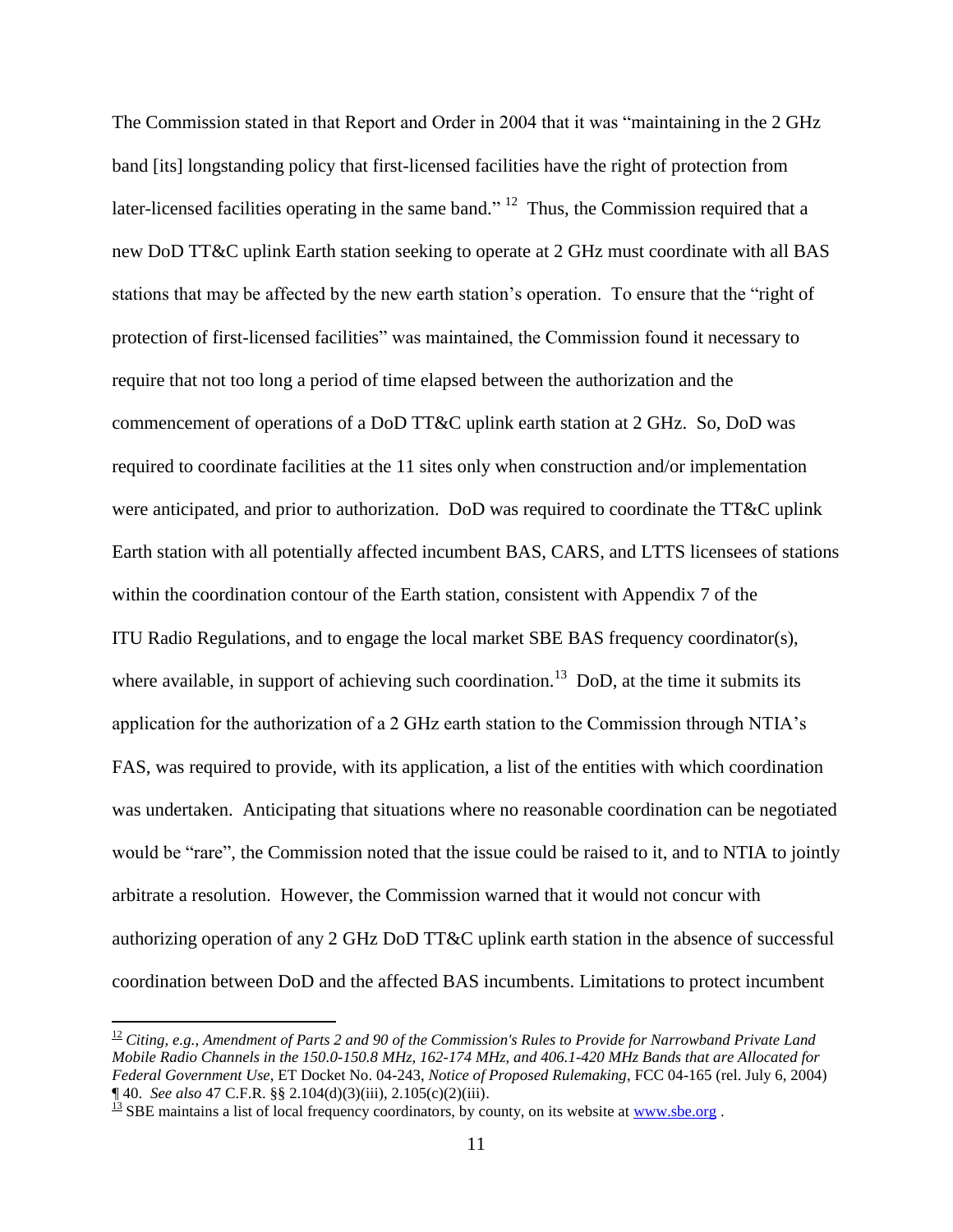operations were included in an amended U.S. Footnote 346, which read in relevant part as

follows:

US346 Except as provided for below and by footnote US222, Federal use of the band 2025-2110 MHz by the space operation service (Earth-to-space), Earth exploration-satellite service (Earth-to-space), and space research service (Earth-to-space) shall not constrain the deployment of the Television Broadcast Auxiliary Service, the Cable Television Relay Service, or the Local Television Transmission Service. To facilitate compatible operations between non-Federal terrestrial receiving stations at fixed sites and Federal earth station transmitters, coordination is required. To facilitate compatible operations between non-Federal terrestrial transmitting stations and Federal spacecraft receivers, the terrestrial transmitters in the band 2025-2110 MHz shall not be high-density systems (see Recommendations ITU-R SA.1154 and ITU-R F.1247). Military satellite control stations at the following sites shall operate on a co-equal, primary basis with non-Federal operations:

\*\*\*\*\*

## [list of eleven sites omitted]

10. Upon the enactment of that requirement in 2004, SBE and DoD met and negotiated in a series of meetings a Memorandum of Understanding which included technical sharing parameters. This arrangement was beneficial and it largely obviated the need for individual negotiations with individual broadcasters in the eleven markets in which the DoD uplinks were to be located. The arrangement is still utilized today in case of any changes in the operations of the uplink facilities.

11. The Docket 00-258 and the Docket 13-185 arrangements for sharing at 2 GHz provide examples of how compatible, successful sharing of a mature allocation can occur with few disruptions of incumbent or incoming operations. The use of memoranda of understanding and a clear instruction to new entrants to participate in an ongoing, stable frequency coordination process, and an unequivocal statement from the Commission prioritizing the uses of the band are critical components of the success of the sharing initiative.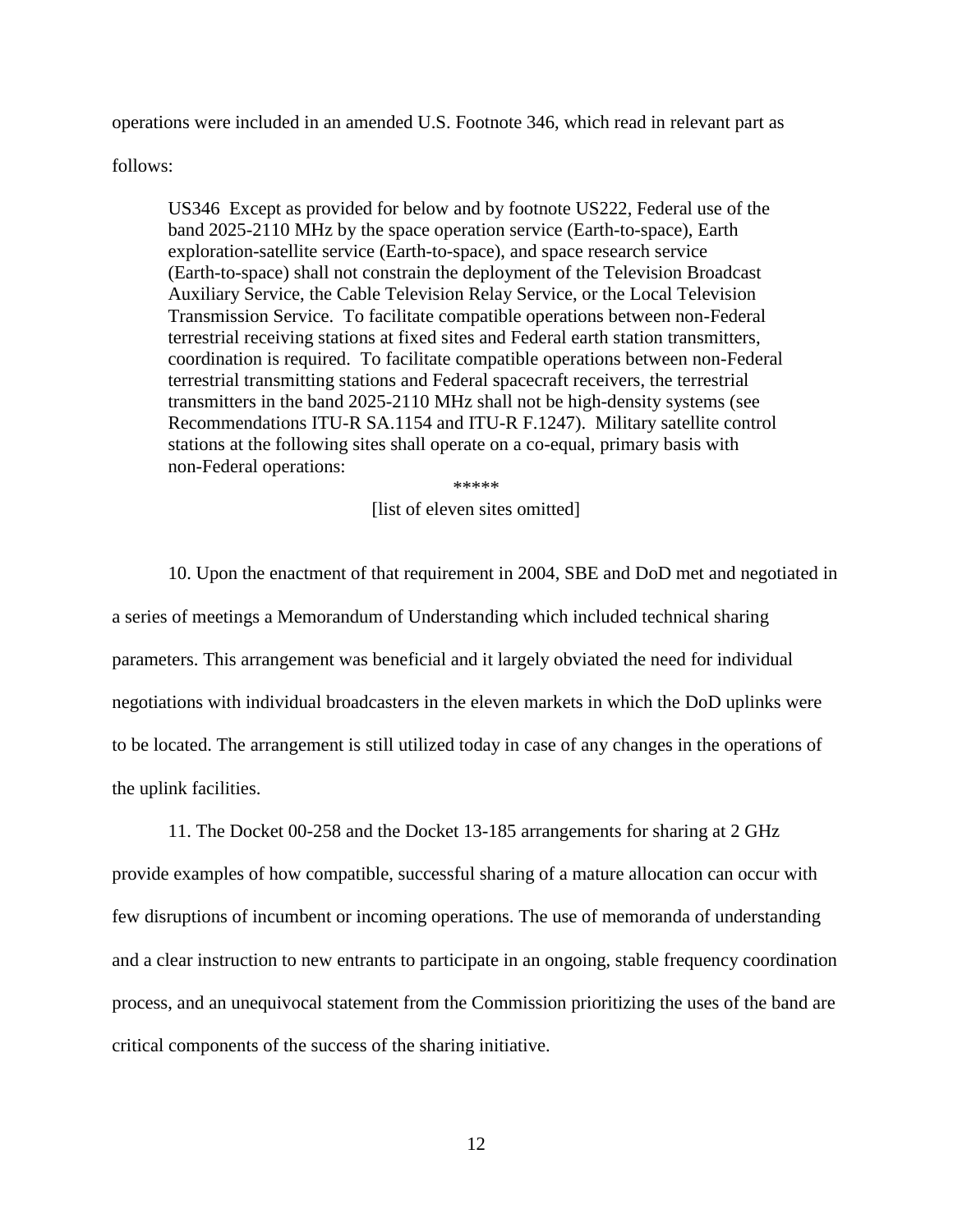12. An example of a far less successful sharing plan, where the coordination process has *not* been effective, is with respect to Earth Exploration Satellite Service licensing in the 2 GHz band. SBE, beginning in November of 2020, began correspondence with the Commission's International Bureau, noting that this is a matter of significant and increasing concern to television broadcasters, broadcast engineers, and television and motion picture producers nationwide. SBE explained that Earth Exploration Satellite Service (EESS) uplink facilities are regularly and increasingly being licensed by the International Bureau in, among other bands<sup>14</sup>, the band 2025-2110 MHz, and these authorizations are being granted now and have been granted repeatedly and increasingly without any ongoing frequency coordination obligation conditioning EESS operation, with facilities that predictably will, and do, cause preclusive, harmful interference to incumbent mobile, temporary fixed and fixed licensees in the BAS, CARS and LTTS Services in various markets. SBE acknowledged that internationally, the band is allocated to the fixed, mobile, space operation (SOS), EESS, and space research (SRS) services on a co-primary basis in all three ITU regions, and that the SOS, EESS, and SRS allocations are limited to uplink and space-to-space transmissions. Domestically, however, the band 2025-2110 MHz is allocated to the fixed and mobile services on a primary basis for non-Federal Government use. The 2 GHz band is available to the  $BAS<sup>15</sup>$  and LTTS services for fixed and

 $\overline{a}$ 

 $\frac{15}{2}$  Prior to 2000, the 2 GHz BAS band extended from 1990-2110 MHz. On June 27, 2000, the Commission reduced the band by reallocating the 1990-2025 MHz segment to the mobile-satellite service, ultimately leaving the band 2025-2110 MHz to serve the needs of the BAS community. In that action, the Commission also made Federal Government satellite operations co-primary in the band 2025-2110 MHz, but with the caveat that these operations not constrain the deployment of BAS. *See Amendment of Section 2.106 of the Commission's Rules to Allocate Spectrum at 2 GHz for Use by Mobile-Satellite Services*, ET Docket No. 95-18, *Second Report and Order and Second Memorandum Opinion and Order*, 15 FCC Rcd 12315 (2000). The reduction in the 2 GHz band resulted in the narrowband conversion of the seven BAS channels in the band from 17 megahertz to 12 megahertz. The channels in the band are referred to as A1 through A7.

 $\frac{14}{14}$  Other bands in which EESS licensing has taken place without any ongoing frequency coordination obligations being imposed on applicants or licensees include part of the 450-451 MHz Remote Pickup band for audio remote broadcast relay, and the 6875-7125 MHz ("7 GHz") Band, which is used for fixed and mobile Broadcast Auxiliary and program production purposes by BAS, CARS and LTTS licensees.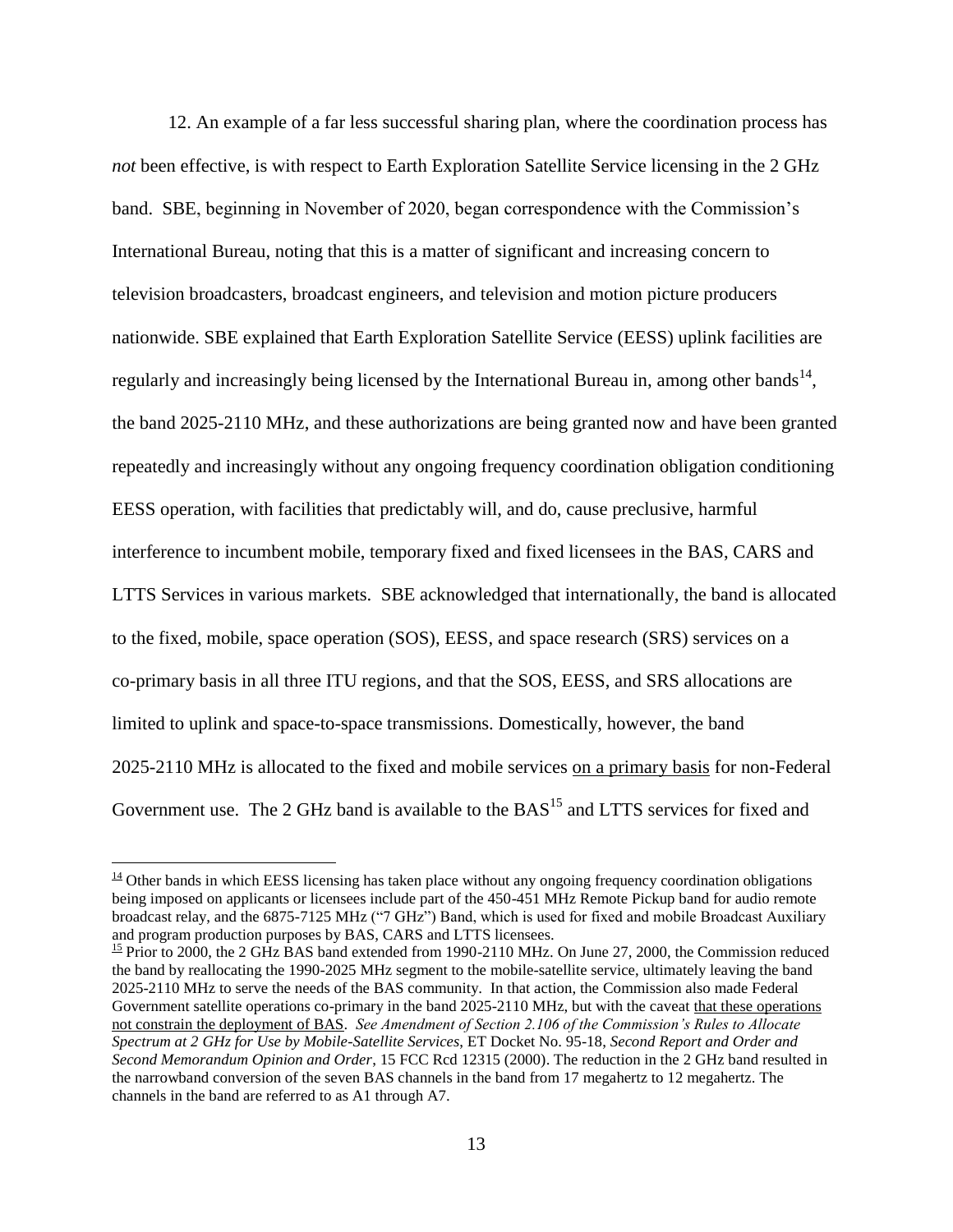mobile use and to CARS for mobile use only, and it is also allocated domestically by footnote to the EESS and SRS for Federal and non-Federal Government use, generally on a secondary basis to BAS uses, and limited to uplink and space-to-space transmissions. While Federal Government SRS and EESS allocations are direct entries in the Table of Allocations, non-federal SRS and EESS authorization is found *only* in Footnote US347, which states:

In the band 2025-2110 MHz, non-Government Earth-to-space and space-to-space transmissions may be authorized in the space research and Earth exploration satellite services *subject to such conditions as may be applied on a case-by-case*  basis. Such transmissions shall not cause harmful interference to Government *and non-Government stations operating in accordance with the Table of Frequency Allocations*. (Emphasis added)

13. Further, the band 2025-2110 MHz is allocated to the SOS on a primary basis, for Federal Government use, limited to uplink and space-to-space transmissions. It is clear from Footnote US347 that non-government EESS must protect all BAS operation and DOD operation at 2025-2110 MHz.<sup>16</sup> EESS uplink applications specifying 2025-2110 MHz are being filed regularly and are being processed and granted by the International Bureau, apparently without reference to the interference potential to co-channel BAS operations (including ENG), and without reference to terrain shielding, duty cycle of the uplink, or the expected total number of EESS low Earth orbit satellites in the constellation. These 2 GHz fixed uplink applications are coordinated with commercial frequency coordination entities such as Comsearch or Micronet, but no *commercial* coordinator conducts near-real-time frequency coordination, and no coordination is done on a continuing basis for these facilities. The commercial coordinators can examine multiple, fixed receive locations shown in the ULS database, but they cannot examine EESS uplink interference to mobile or temporary fixed ENG or program production receive

 $\frac{16}{16}$  The same is true for Federal EESS uplinks. Pursuant to Footnote US346, Federal EESS (Earth to Space) and SRS (Earth to space) "shall not constrain the deployment of the Television Broadcast Auxiliary Service, the Cable Television Relay Service, or the Local Television Transmission Service."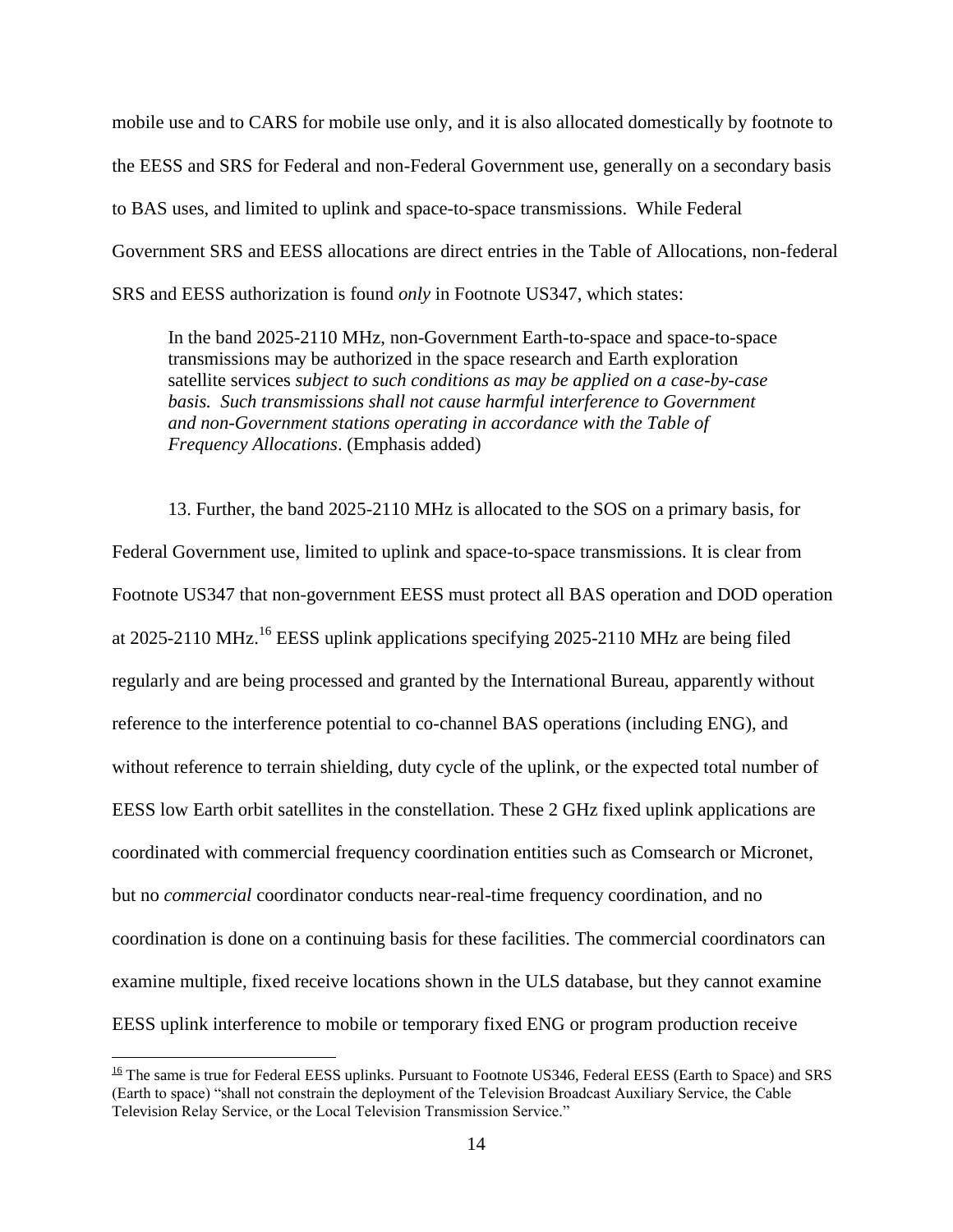locations in the 2 GHz band at unpredictable, ubiquitous locations. For this reason, the commercial coordinators cannot possibly conclude from a ULS or other database search that EESS uplink operation at a given teleport will not conflict with BAS, LTTS, CARS or DOD operations in the 2 GHz band. All of those operations are or include temporary fixed, mobile and itinerant operation which is both ubiquitous and unpredictable. There are few BAS fixed links in the ULS database in this band. There are some registered receive (passive) sites, but there are many mobiles, and temporary receive sites that do not appear (for coordination purposes) in the ULS database at all. SBE also coordinates operations in this band in real time with NASA, which is another sharing partner at 2 GHz. All of these uses require real-time coordination, which is not being done now by commercial coordinators (though it is offered as a service by SBE coordinators).<sup>17</sup> Absent such real-time coordination, SBE suggested, there is a fundamental incompatibility between non-government EESS or other satellite uplinks in the 2 GHz band, and ongoing BAS, CARS, LTTS and DoD uses of the band due to the ubiquitous, unpredictable and expanding operation of all of those services, each of which has priority over any proposed EESS operation premised on Footnotes US346 and US347, or otherwise.  $^{18}$  SBE urged that the International Bureau reexamine the process of EESS licensing and to make necessary changes to comply with the provisions of these Footnotes. SBE has found that EESS licensees are typically completely unaware of their secondary status at 2 GHz, and how heavily the band 2025-2110 MHz is used by broadcasters for ENG, especially in the larger metro areas. Urbanized and suburban areas are not good locations for these facilities because the antenna, tracking an EESS

 $\frac{17}{17}$  Typically, commercial coordinators include some non-specific statement with an EESS application that states that the coordinator's consultation with its database of fixed, point-to-point facilities or the receive sites that appear there or in the ULS reveal no conflicts, or else there is a generalized statement that "the Earth Station proposed is in a remote area" of whatever State in which it will be located. These are woefully insufficient in terms of interference avoidance or mitigation.

 $\frac{18}{18}$  Even when coordination is submitted for these spacecraft, it is often done when the spacecraft is ready for launch, or even post-launch, and the operating parameters are at that point fixed and no longer subject to modification.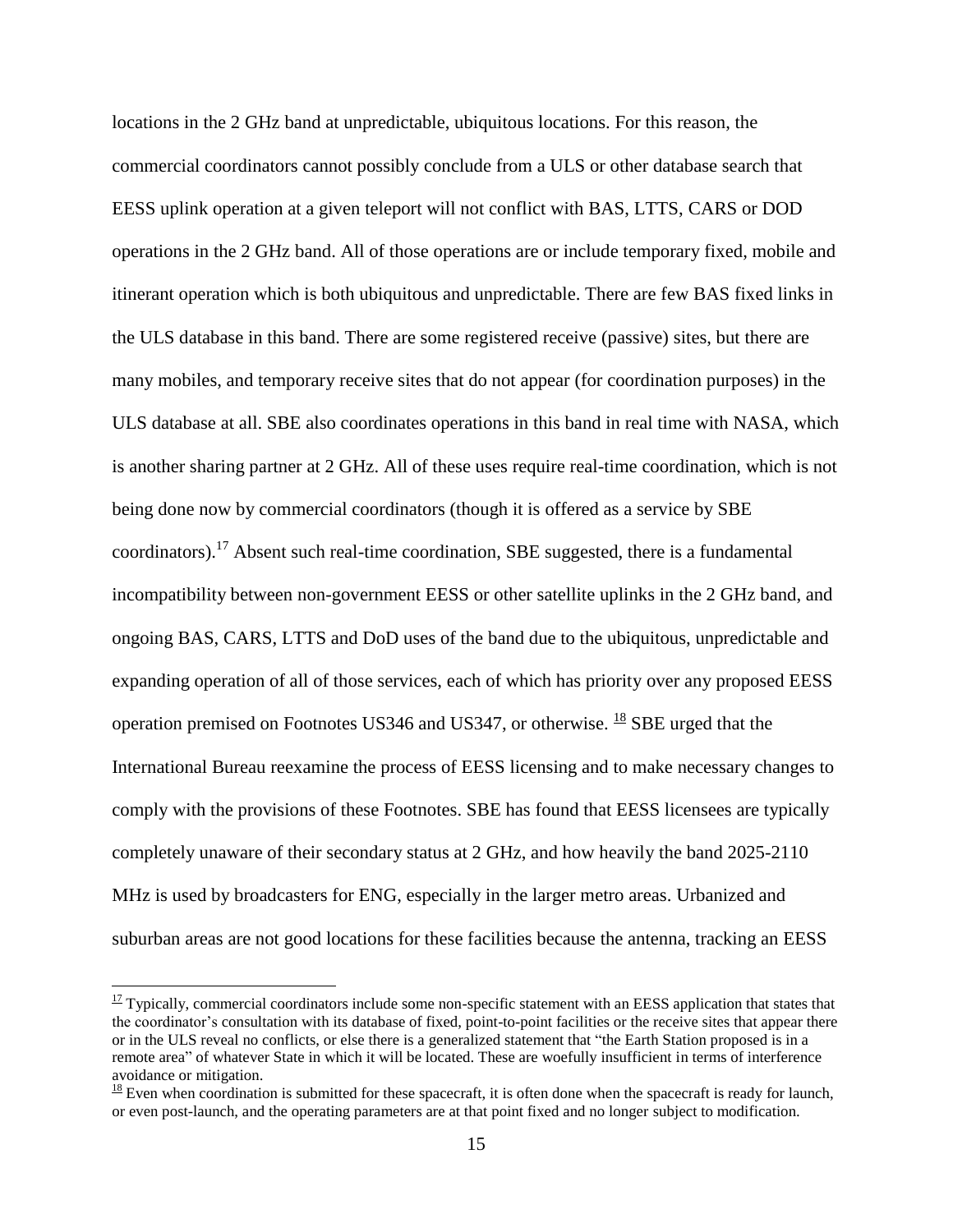LEO Cubesat, will sweep along a wide range of azimuths and elevation angles as it tracks the satellite. Because the main beam EIRPs are typically in the 82 to 89 dBm range, the TT&C uplink operation radiates interfering signals co-channel to ENG in many directions. As a longerterm issue, SBE recommended that the Commission re-examine the Section 25.203 rule provisions, which do not appear sufficient to protect ENG receive only sites at 2 GHz. SBE suggested instead that the interference criteria should be no greater than a 0.5 dB degradation of the noise threshold of a receiver at an ENG receive site. To date, despite discussions with the International Bureau and a follow-up letter explaining the need for ongoing coordination of EESS license applicants with SBE, no change has been initiated for EESS licensing.

14. Given the foregoing extensive history of both successful and unsuccessful spectrum management in the 2 GHz band, where dissimilar radio services are sharing this heavily used frequency band, SBE has the following recommendations. First, the Commission should not treat commercial space launch entities differently than it has the Department of Defense or other sharing partners at 2 GHz. The same coordination requirements applied to DoD relocated operations at 2025-2110 MHz should be required of other services in the Band. There must be an affirmative, unambiguous statement in a Footnote to the Table of Allocations making it clear that space launch communications may *not* constrain BAS, CARS, LTTS or DoD coordinated operations in the 2 GHz band. There should be a coordination requirement in effect prior to licensing and during the license term of the space launch operator, involving both SBE's Frequency Coordination Manager and the SBE local market coordinator. This obligation should be unrelated to, but in addition to any commercial coordination requirement that the Commission wishes to impose on applicants for commercial space launch communications in the 2 GHz band, or with respect to any band other than 2025-2110 MHz. The point is that the *commercial*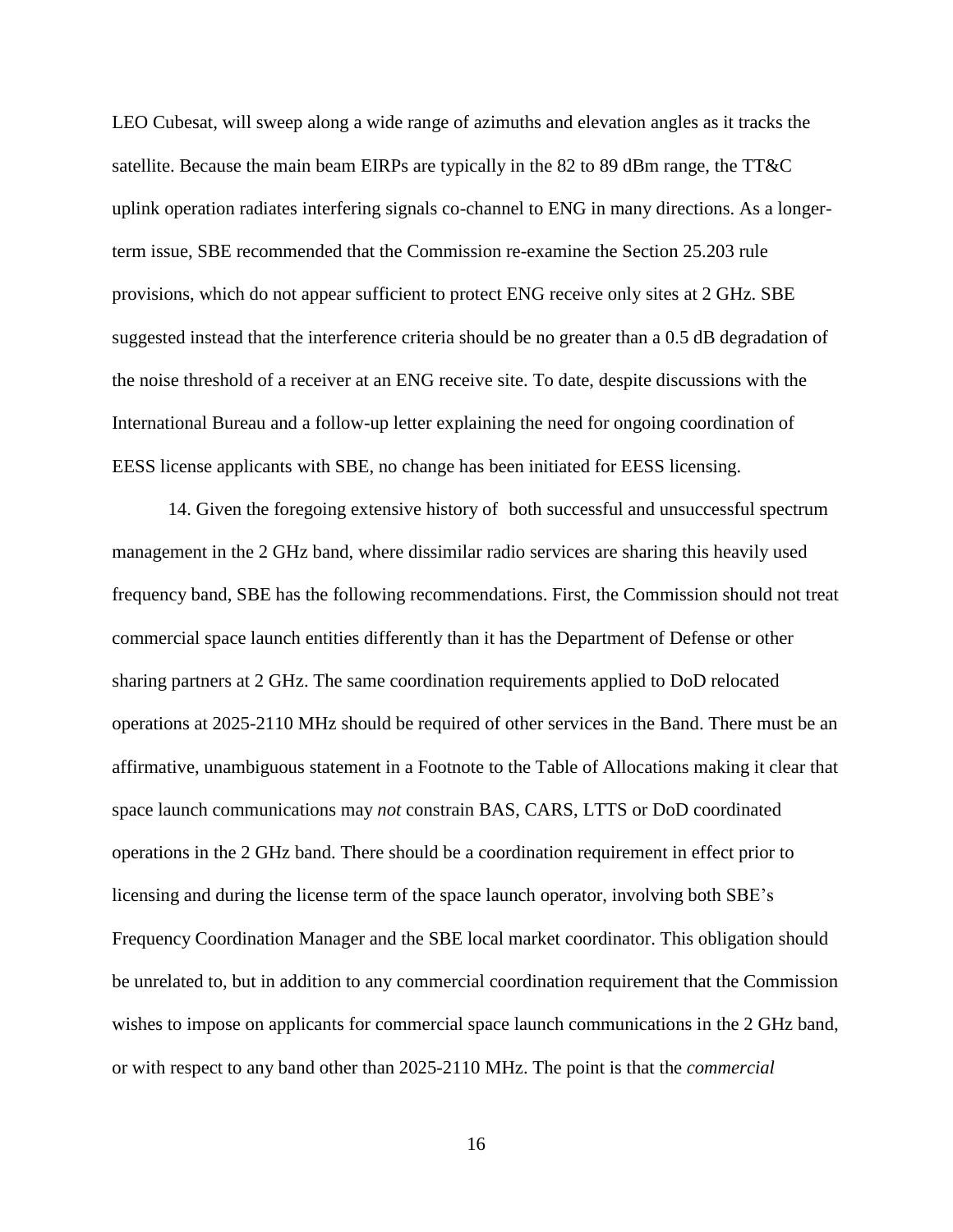coordination requirement is insufficient to ensure compatible operation in the 2 GHz BAS band. Only the participation of the applicant for a commercial space launch communications facility in the SBE's near-real-time coordination process, both before licensing and periodically during the license term to keep the SBE local market coordinators' databases complete and accurate, will be sufficient to protect incumbents from interference and to avoid constraint of those incumbents' operations.

15. SBE is obligated by the terms of Footnote US92 to "make all reasonable efforts to accommodate military mobile and fixed operations" in the 2 GHz band as part of the AWS-3 reaccommodation process. To date, this has been done diligently, and SBE will continue to accommodate DoD facilities at 2 GHz. The authorization of commercial space launch communications facilities in the 2 GHz band would have a currently unknown preclusion effect on the DoD reaccommodation process, and it may also constrain the development of BAS facilities in the band. There must therefore be geographic limitations on the deployment of space launch communications such that planned DoD deployments of, for example, tactical radio relay facilities at military bases, other military facilities, and the deployment areas of SUAS operations are not predictably, adversely affected. The preclusion effect on DoD facilities at 2 GHz can be avoided in many cases by the SBE coordination process prior to initial licensing of space launch communications facilities. However, space launch operations should be expressly conditioned on non-interference and non-constraint of all incumbents at 2 GHz at the time of licensing, consistent with the Commission's longstanding policy that first-licensed facilities have the right of protection from later-licensed facilities operating in the same band. It is unclear why the Commission is of the view that a primary allocation is called for in the 2 GHz band, and SBE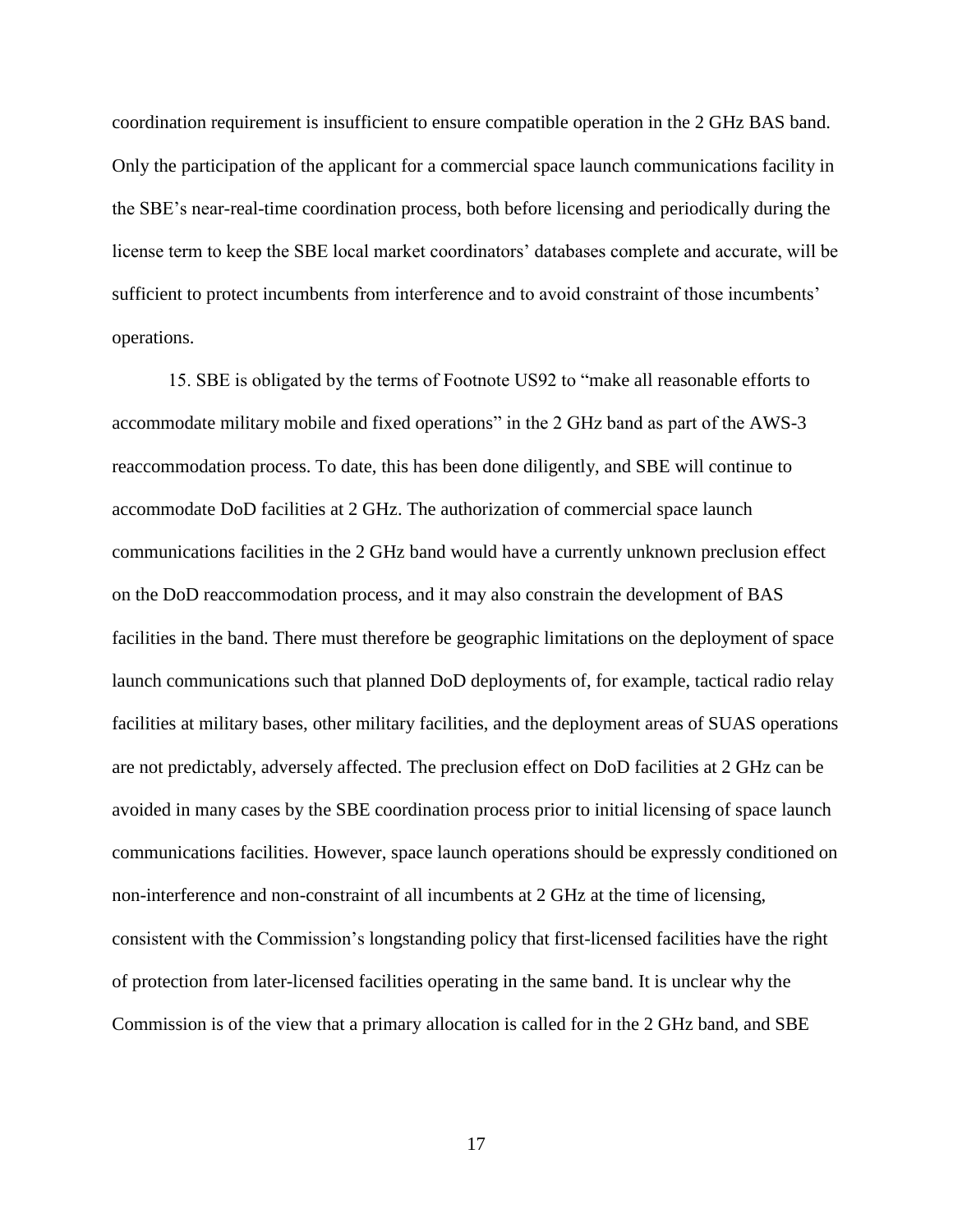would strongly suggest that there is no such justification. A secondary allocation is far more appropriate.

16. In addition to geographic limitations, there should also be frequency limitations for space launch operations. As NAB has recommended, SBE would endorse a limitation on such operations to the two, 500 kHz "data return link" channels at 2025 - 2025.5 MHz and 2109.5 - 2110 MHz, assuming that many space launch systems require less than 500 kHz of occupied bandwidth. The Commission's proposal in the FNPRM to permit space launch communications without either geographic or frequency limitations is poor spectrum management indeed.

17. Finally, in terms of technical operating parameters, each space launch communications applicant should, in addition to making showings (a) that it has previously coordinated its proposed operations with the SBE Frequency Coordination Manager; (b) that it has ascertained that its proposal will not constrain, preclude, nor interfere with incumbents in the band, including BAS, CARS and LTTS licensees and DoD relocated operations; and (c) that it be obligated to demonstrate in a technical showing that its proposed operation will not create more than 0.5 dB increase in the noise threshold of a receiver at a fixed or temporary fixed ENG receive site.

18. SBE would encourage the use of technical compatibility studies in the future, prior to any proposed spectrum overlay allocation. In this case in particular, it is lamentable that such was not done. SBE would have been pleased to provide its experience with this band in particular when such an allocation is under consideration. SBE would also ask the Commission to not underestimate the potential preclusion effect on both the development of BAS or DoD operations in the 2025-2110 MHz band from the proposed allocation here. This is indeed, by a large margin, the most important broadcast auxiliary band there is, and it is critical in the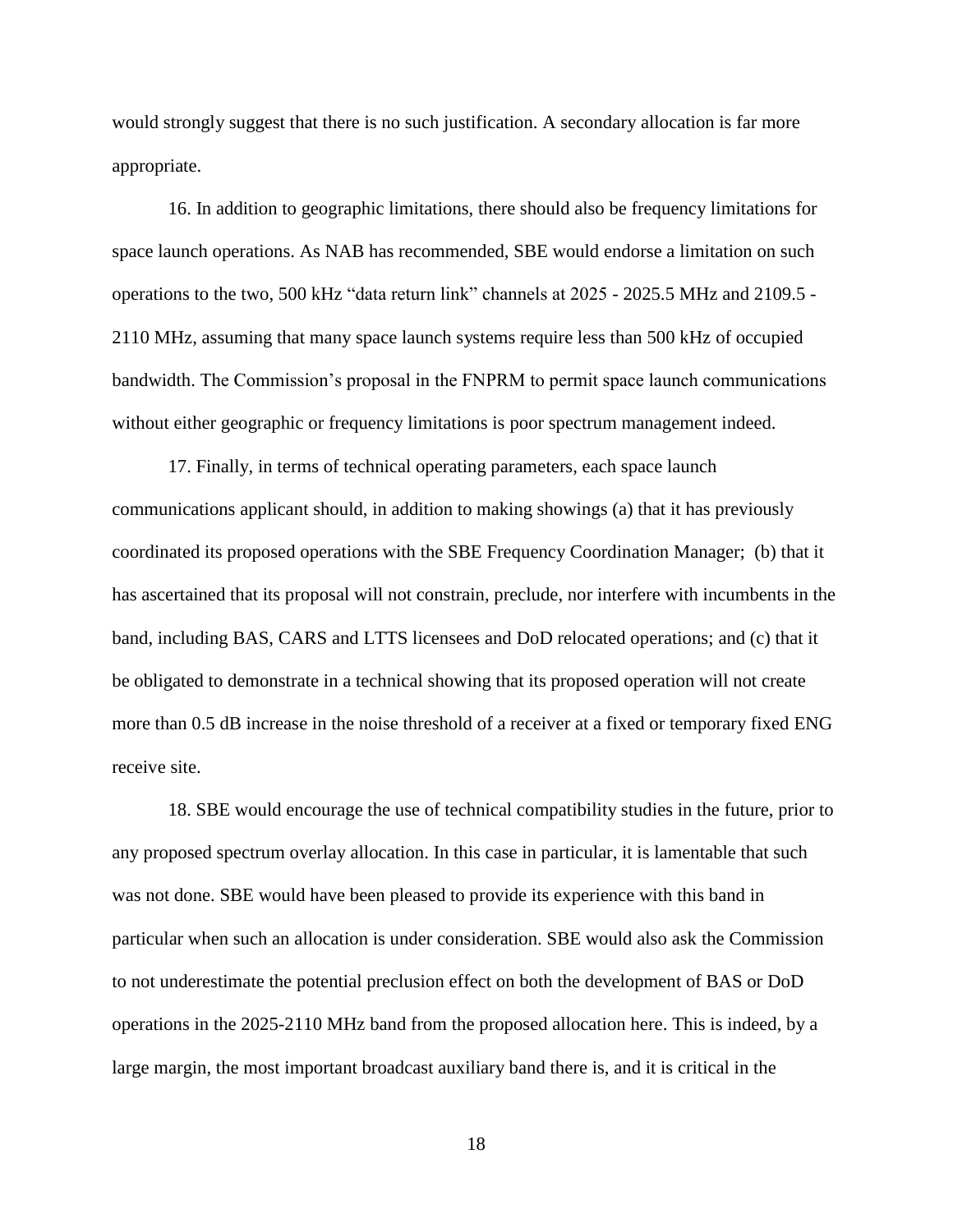production of televised news, entertainment and sporting events. It is now being used extremely heavily, but efficiently in most markets in the United States. It can only accept additional uses if the same processes that have been successful in the past are followed cooperatively and in good faith, and the licensing processes that have proven unsuccessful, such as the current licensing process for EESS, not be duplicated or repeated. Therefore, SBE recommends that, should the Commission proceed with the allocation proposed, the procedures for licensing non-Federal space launch communications should follow the successful model established by the Commission and NTIA for accommodation of DoD operations displaced from the 1.7- 1.8 GHz band as described herein; impose an SBE coordination requirement; and the allocation should be secondary to incumbents as discussed above.

Therefore, the foregoing considered, the Society of Broadcast Engineers, Incorporated respectfully requests that the Commission proceed in the instant Docket proceeding as recommended herein, and not otherwise.

Respectfully submitted,

## **THE SOCIETY OF BROADCAST ENGINEERS, INCORPORATED**

\_\_\_\_\_\_\_\_\_\_\_\_\_\_\_\_\_\_\_\_\_\_\_\_\_\_\_\_\_\_\_\_\_\_\_

Wayne Pecena

Wayne Pecena, CPBE, 8-VSB, AMD, ATSC3, DRB, CBNE SBE President

Kevin Trueblood

Kevin Trueblood, CBRE, CBNT Chair, SBE Government Relations Committee

\_\_\_\_\_\_\_\_\_\_\_\_\_\_\_\_\_\_\_\_\_\_\_\_\_\_\_\_\_\_\_\_\_\_\_